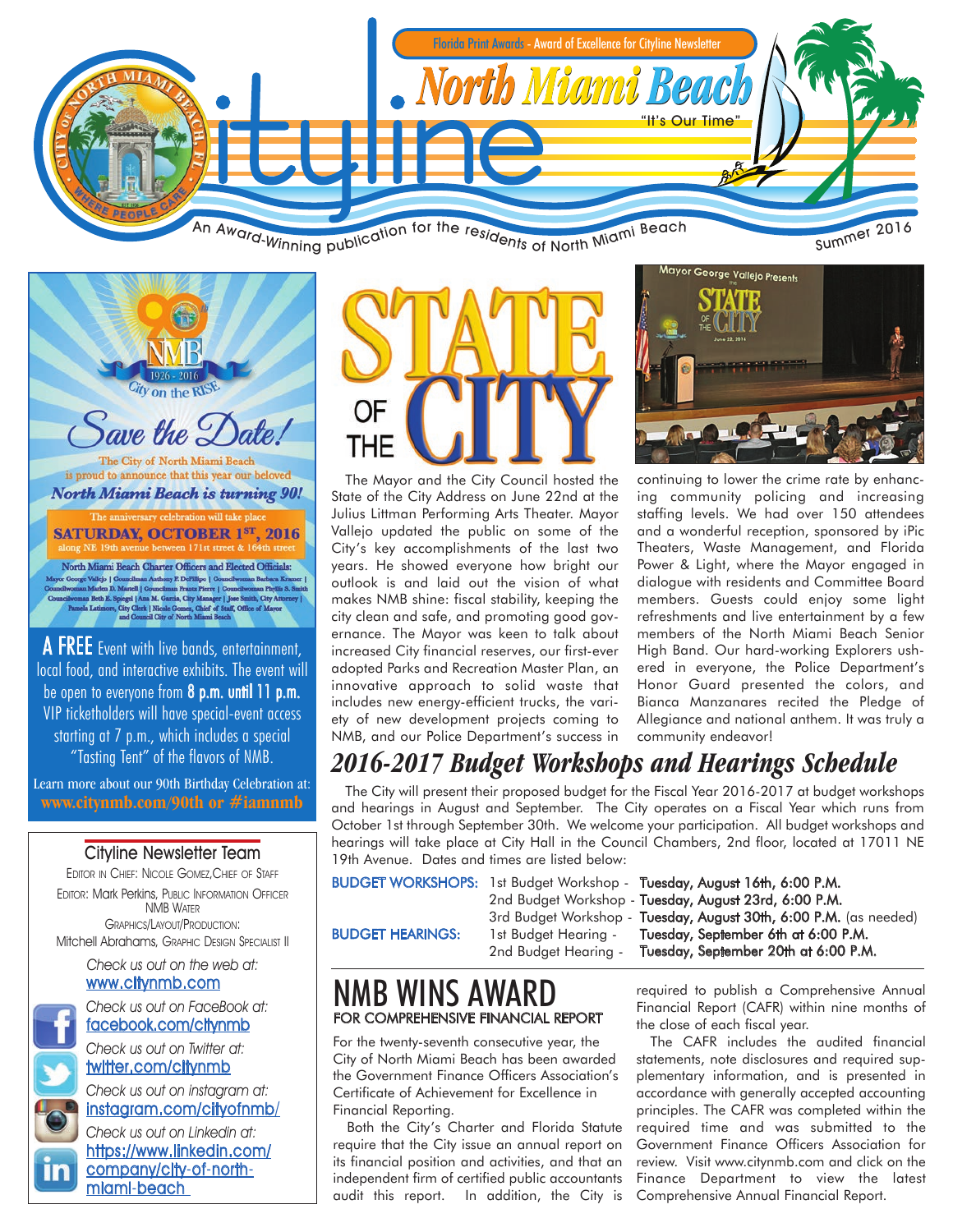

### **mayor's message**

Dear Neighbors,

I hope everyone's summer is off to a great start! We kicked off ours with the State of the City Address on June 22nd at the Littman Theater! I was proud to share a North Miami Beach good news story with everyone. I focused on a theme of positive transformation, looking at the big steps forward North Miami Beach has taken over the last couple of years.

My four pillars of **"Fiscally Stable Government," "A Cleaner & More Beautiful City," "A Safer City,"** and **"Government Done Right,"** are the foundation of what I think have pushed us forward in recent years.

Thanks to the help of my Council colleagues and the current City administration, we have done a lot. North Miami Beach will continue to offer better housing choices, better businesses, better parks, better policing and better public works for all of its residents.

The upcoming year will be even more significant for the City because it begins with its 90th Birthday Celebration on October 1, 2016! Find out how you can be part of the event at www.citynmb.com/90th. If you have any questions, concerns or suggestions, please call me directly (305) 948-2986 or send an email to nmbmayor@citynmb.com. Thank you for the opportunity to serve as your Mayor and I wish you all a great end to your summer. Warmest regards,

George Vallejo

City Manager Ana M. Garcia

## **city manager**

Dear Residents and Friends of NMB,

I am proud to announce the City's first-ever adopted Parks and Recreation Master Plan (PRMP). This plan takes a responsible, proactive approach to managing our parks system through an extensive inventory process, meeting with the public to hear their needs, and synthesizing this information into a useful agenda. As our City celebrates its 90th birth-

day, this PRMP will play a key role in redefining our park system and our residents' quality of life.

As a former Parks and Recreation Director, I believe that "It Starts in Parks,"because parks are where we can directly interact with our community through special events and programs. Over the next several years, expect to see many positive results from the implementation of this PRMP. Our PRMP will provide a more comprehensive and proactive way to fund projects to meet the most urgent needs of our parks based on what we have heard from our residents. Moving forward, we will need everyone's support to leverage resources and ensure a brighter future for all of us!

Wishing you all the best,

Ana M. Garcia  $\mathcal{A}_{n}$   $\mathcal{A}_{n}$ 



# **police department** THE IMPACT OF PACT (POLICE AND COMMUNITY TOGETHER)

The North Miami Beach Police Department (NMBPD) Crime Prevention Unit brings residents into the crime prevention process through monthly Police and Community Together (PACT) meetings. One of the core tenets of the PACT concept is to break free from the traditional stance of "apart from the community" to a more inclusive philosophy of being "a part of the community."

The PACT meetings are held in different locations around the City and the Crime Prevention Unit (CPU) encourages residents to identify crime and anti-social behavior issues they feel are important to dissect, debate and discuss. As a result, we have held thirteen (13) PACT meetings based on identified crime trends in specific areas. Of the 120 community contacts emanating from the PACT meetings, the accumulated information gathered from concerned residents constitute elements of future initiatives and programs that will be featured on the "Fix It NMB" website.

Based upon the premise that crime is often opportunistic, the CPU aims, through these interventions, to modify the contextual factors to limit the opportunities for the offender(s) to engage in criminal behavior. Consequently, the CPU has developed a mutually beneficial relationship with local business owners. Additionally, the NMBPD CPU have contacted and enlisted the support of 275 local businesses to be engaged in public awareness, education and prevention campaign to reduce auto thefts in the commercial areas around the City.

There have been more than 15 public appearances by the CPU supervisor pertaining to crime

prevention and community safety. From a sustainable crime prevention standpoint, the CPU will continue to dedicate its efforts in maintaining community safety and vitality through a range of measures that highlight the importance of targeting very specific forms of crime and

eradicating the so-called "magnets" of crime.

Based on the insight gained from the ongoing interaction with the concerned residents, the CPU has been able to take appropriate action to serve the victim(s) of the City of North Miami Beach. The NMBPD may not be able to solve every single safety problem that arises, yet with PACT, we dare say that we are capable of taking collective steps towards improving the quality of life of the North Miami Beach residents.



*Tell us how we are doing!* Take our Citizen Satisfaction Survey on www.nmbpd.org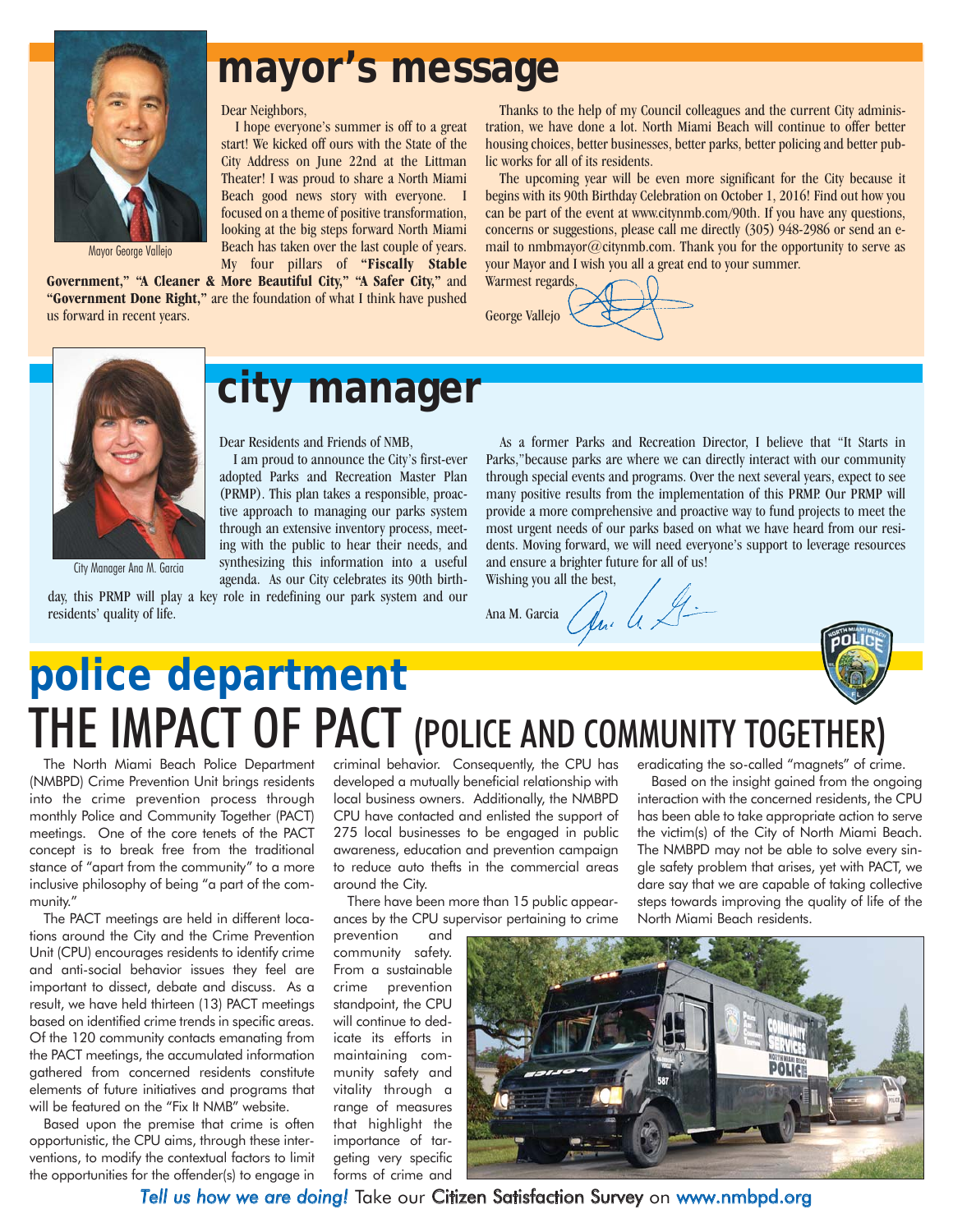# **public works nmb library** National Public Works Week 2016 Activities

NMB celebrated National Public Works Week 2016 with the unveiling of seven different informational poster designs themed, "And You Thought You Knew Public Works." The posters were displayed at various public facilities throughout the city and featured different public works activities and associated statistics.

The Public Works department held their first employee recognition program, honoring outstanding employees in three categories: Manager of the Year, Foreman of the Year and Non-supervisory Employee of the Year. Winners were presented a certificate at a City Council meeting.

The Public Works Department, in conjunction with NMB Water (the city's public utilities department), hosted a BBQ cook-off and picnic at Oleta River State Park, where four teams competed in the cook-off for the honor of best chicken and ribs. Judges were City Manager Ana M. Garcia, Councilwoman Barbara Kramer, Councilman Frantz Pierre and Councilwoman





Phillis S. Smith. The picnic welcomed all city employees. A portion of the North Miami Beach Police department's Running Man Challenge was filmed during the picnic.

"The cook-off and picnic was a fantastic teambuilding event for our staff," said City Manager Ana M. Garcia. The combination of camaraderie and healthy competition went a long way toward boosting team morale."

Public Works Director Esmond K. Scott added, "public works is relevant to everyone, 24 hours a day, 365 days a year. The men and women of public works deserve to be acknowledged for their dedication and commitment to public service, and our National Public Works Week activities, culminating in the cook-off and picnic, accomplished that in a big way."

National Public Works Week ran from May 15- 21, 2016, and was created by the National Public Works Association in 1960 to educate the public on how public works impacts all of our lives.



### *NMB Teaches job and career awareness in local schools*

NMB Water has been an active participant in presenting the Kids and the Power of Work (KAPOW!) to second grade students at Fulford Elementary school. The KAPOW! Program is a national network of business and elementary school partnerships which introduces school children to career awareness through professionally developed lessons taught by volunteers in the classroom.

During the 2015-2016 school year, three volunteers from NMB Water and one volunteer from the NMB Police Department taught stu-



dents the eight lessons of the KAPOW! program. Once a month, the volunteers would speak on topics ranging from job and career awareness to decision making.

The last lesson of the year took place at City Hall in May, with over 100 students learning about careers in the Police Department, Water Utilities, Engineering, and Parks & R.E.C. "It's a tremendous opportunity to serve our community by teaching kids the importance of school and awakening an interest in their future careers," said Greg Williams, NMB Water Utility Neighborhood Coordinator.



## 1601 NE 164th Street

Phone: (305) 948-2970

- **<sup><sup>t</sup> Internet Access**</sup>
- Wireless Technology
- ❖ Programs for All Ages
- **Q** Story Hour for Preschoolers
- **Voter Registration and IRS Forms**

#### Research Databases

Computers are available for public use free of charge. The library has a children's section. There's also Chinese, Creole, French and Spanish materials available. DVDs, CDs and Ebooks are also available.

Library Hours:

Monday - Thursday • 9:30 a.m. to 7:50 p.m. Friday & Saturday • 9:30 a.m. to 4:50 p.m. Most Sundays • 1 p.m. to 4:50 p.m. Call to confirm Sunday. Computer catalog at www.nmblib.com.

#### *NMB Library Delivers Academic Success*

Libraries today do much more than supply research and educational materials. They are educational institutions that fill gaps between traditional education and our evolving social and technology needs. NMB Library fills those gaps in our community by providing the following:

- Early childhood literacy classes
- Personal enrichment classes such as ESOL. Citizenship, Exercise, Cooking, Arts, Finances, etc.
- Technology, Coding, Critical Thinking and Entrepreneurial training

NMB Library is seeking to meet the community's needs by changing the way that our educational experience is delivered. Interactive learning tools, eBooks, and new remote access databases are allowing us to provide a more interactive experience for YOU our users when visiting us physically or via our website. Please take the time to visit our website and follow the link to our annual library survey to share your specific needs.

Join us on Saturday, August 13th at 2:00 pm for a grand kick off to the new school year! Our fun and Magic filled event will include something for the entire family and will equip you to successfully plan for the next school year. Check our website, www.nmblib.com for further information and to register for peer tutoring, early literacy, reading comprehension program, and make healthy changes to your lifestyle; make this a grand school year!